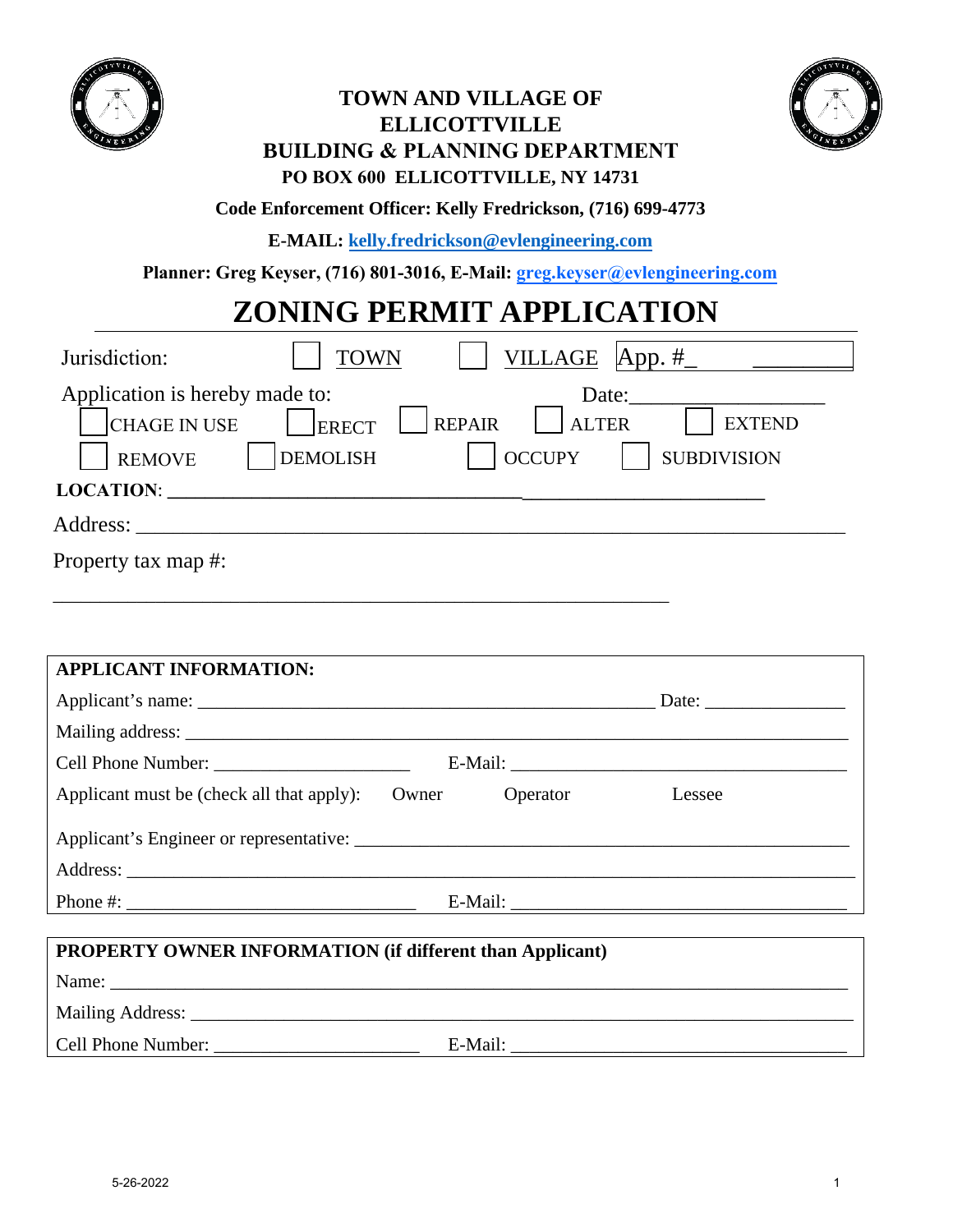|                                                                           |  |                         | Description of Proposed Project/Use (attach additional pages, survey and plans):        |  |           |
|---------------------------------------------------------------------------|--|-------------------------|-----------------------------------------------------------------------------------------|--|-----------|
| Zoning Requirements from Town/Village Zoning Local Law                    |  |                         |                                                                                         |  |           |
|                                                                           |  |                         |                                                                                         |  |           |
|                                                                           |  |                         |                                                                                         |  |           |
|                                                                           |  |                         |                                                                                         |  |           |
|                                                                           |  |                         |                                                                                         |  |           |
|                                                                           |  |                         |                                                                                         |  |           |
| Site Information for proposed/existing structures:                        |  |                         |                                                                                         |  |           |
|                                                                           |  |                         | Size of lot: Size of area to be developed: Size of area to be developed: Sq. Ft.        |  |           |
| Number of proposed lots:                                                  |  |                         |                                                                                         |  |           |
|                                                                           |  |                         |                                                                                         |  |           |
|                                                                           |  |                         |                                                                                         |  |           |
|                                                                           |  |                         |                                                                                         |  |           |
|                                                                           |  |                         |                                                                                         |  | feet      |
|                                                                           |  |                         | Total of both side yard setbacks: ______________________feet                            |  |           |
|                                                                           |  | Size of lot: $Sq$ . Ft. |                                                                                         |  |           |
| Main Structure proposed or existing:<br>Usable Open Space: _____________% |  |                         |                                                                                         |  | (village) |
| Corner or interior lot?                                                   |  |                         |                                                                                         |  |           |
|                                                                           |  |                         |                                                                                         |  |           |
| Accessory Building proposed or existing:<br>Description:                  |  |                         |                                                                                         |  |           |
|                                                                           |  |                         |                                                                                         |  |           |
|                                                                           |  |                         | Setback from rear lot line: _____________feet Setback from side lot line: _____________ |  | feet      |
|                                                                           |  |                         |                                                                                         |  |           |
| Floodplain:                                                               |  |                         |                                                                                         |  |           |

\_\_\_\_\_\_\_\_\_\_\_\_\_\_\_\_\_\_\_\_\_\_\_\_\_\_\_\_\_\_\_\_\_\_\_\_\_\_\_\_\_\_\_\_\_\_\_\_\_\_\_\_\_\_\_\_\_\_\_\_\_\_\_\_\_\_\_\_\_\_\_\_\_\_\_\_\_\_\_\_\_\_\_\_\_